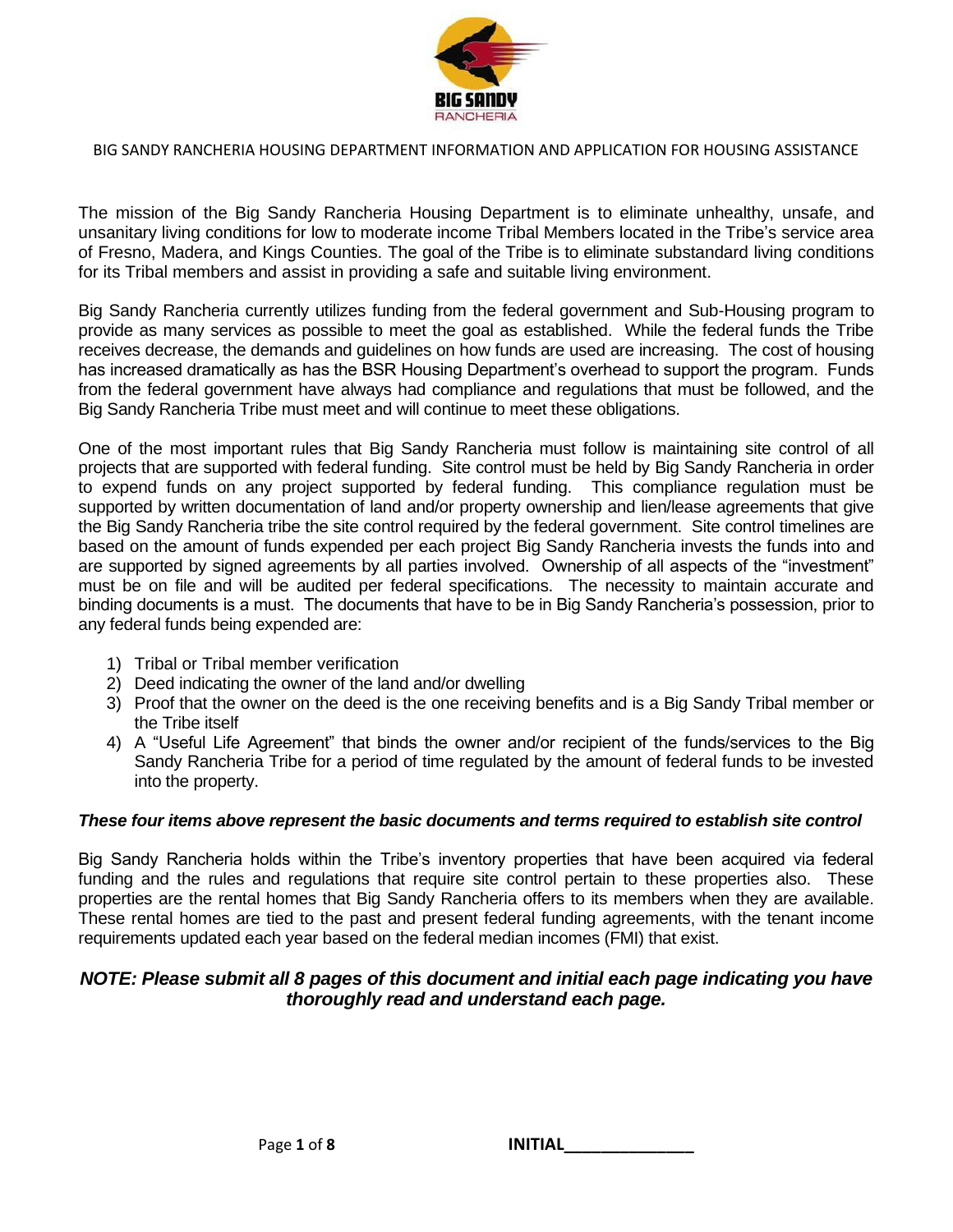

The following table indicates the 2019 federal median incomes (FMI) qualifying income amount limits:

| <b>Family Size</b> <sup>1</sup> |          |          |          |          |          | 6        |          | 8        |
|---------------------------------|----------|----------|----------|----------|----------|----------|----------|----------|
| Total<br><b>Income</b>          | \$36,050 | \$41,200 | \$46,350 | \$51,500 | \$55,600 | \$59,775 | \$63,850 | \$68,000 |

*To calculate the adjusted income limit for families with more than eight members, add 8 percent of the four- person base to the eight-person income limit for each additional person. For example, the nineperson limit equals \$72,100 (68,000+[51,500x0.08]). All income limits are rounded to the nearest \$50 to reduce administrative burden.*

Applicant must:

- be a Big Sandy Rancheria member in good standing, be the Head of his/her household and at least 18 years of age.
- meet the income requirements established by the FMI federal guidelines of the year assistance in housing is to be received.
- complete and sign application with all the supporting documentation requested.
- Submit application to the Big Sandy Rancheria Housing Department.

Processing of applications is done in accordance with the federal guidelines that apply to the agency and funding guidelines agreed to by Big Sandy Rancheria in order to receive said funding.

Supporting documentation to be submitted with rental, rental assistance or home rehabilitation / repair assistance applications are:

- Most recent Income Tax statement of applicant and those family members 18 years of age and older who will reside in dwelling. *(ALL)*
- Copies of Social Security Cards of applicant and those family members 18 years of age and older who will reside in dwelling. *(ALL)*
- Proof of Tribal Enrollment. *(ALL)*
- Proof of Lease of Property for Rental Assistance. *(RENTAL ASSISTANCE)*
- Proof of Ownership (DEED) of the dwelling and/or land. *(HOME REHABILITATION / REPAIR ASSISTANCE)*
- Signed site-control document based on funds requested. *(HOME REHABILITATION / REPAIR ASSISTANCE)*

Applicant's files are categorized in two groups. These two groups are:

- 1) Active Files: Applications that are in the process of review for award and those on a waiting list.
- 2) Inactive files: Applications that have been denied and / or incomplete due to failure to provide complete, proper documentation.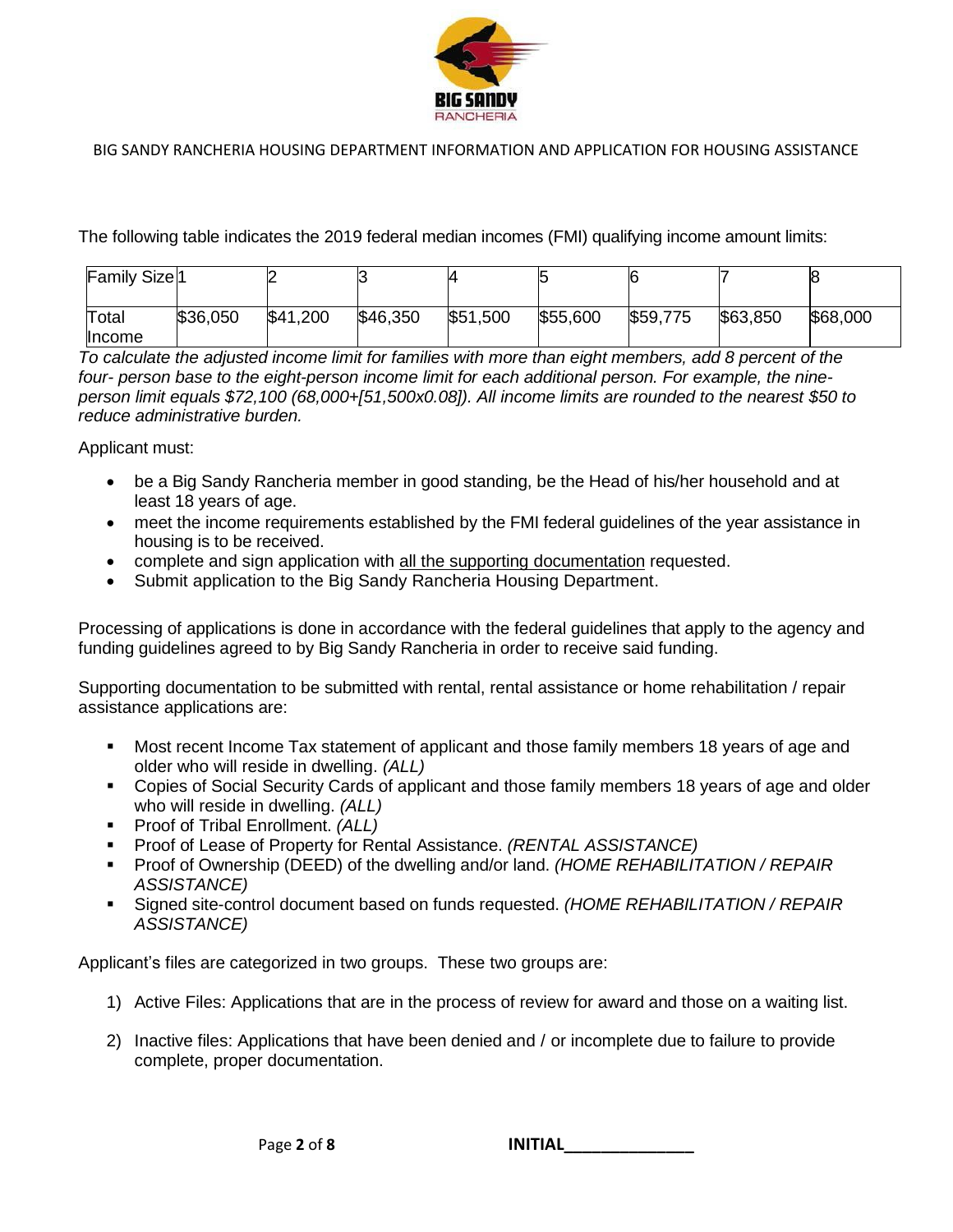

## BIG SANDY RANCHERIA APPLICATION FOR HOUSING ASSISTANCE

Please select one of the assistance categories below you are applying for:

| Housing Rehabilitation / Repair                  |  |
|--------------------------------------------------|--|
| <b>Emergency Housing Assistance</b>              |  |
| <b>Rental Assistance</b>                         |  |
| <b>Transitional/Temporary Housing Assistance</b> |  |
| Down Payment Assistance                          |  |
| Rental of Big Sandy Rancheria Home               |  |
|                                                  |  |

*Please complete the following information on the applicant by printing the information where requested*

| Name: We have a state of the state of the state of the state of the state of the state of the state of the state of the state of the state of the state of the state of the state of the state of the state of the state of th<br>First |  | Middle |              | Last |  |
|-----------------------------------------------------------------------------------------------------------------------------------------------------------------------------------------------------------------------------------------|--|--------|--------------|------|--|
| Big Sandy Enrollment #: ________________                                                                                                                                                                                                |  |        |              |      |  |
| <b>Address Where Currently Living:</b>                                                                                                                                                                                                  |  |        |              |      |  |
| <b>Street</b>                                                                                                                                                                                                                           |  | City   | <b>State</b> | Zip  |  |
| <b>Mailing Address:</b>                                                                                                                                                                                                                 |  |        |              |      |  |
| <b>Street</b>                                                                                                                                                                                                                           |  | City   | <b>State</b> | Zip  |  |
|                                                                                                                                                                                                                                         |  |        |              |      |  |
|                                                                                                                                                                                                                                         |  |        |              |      |  |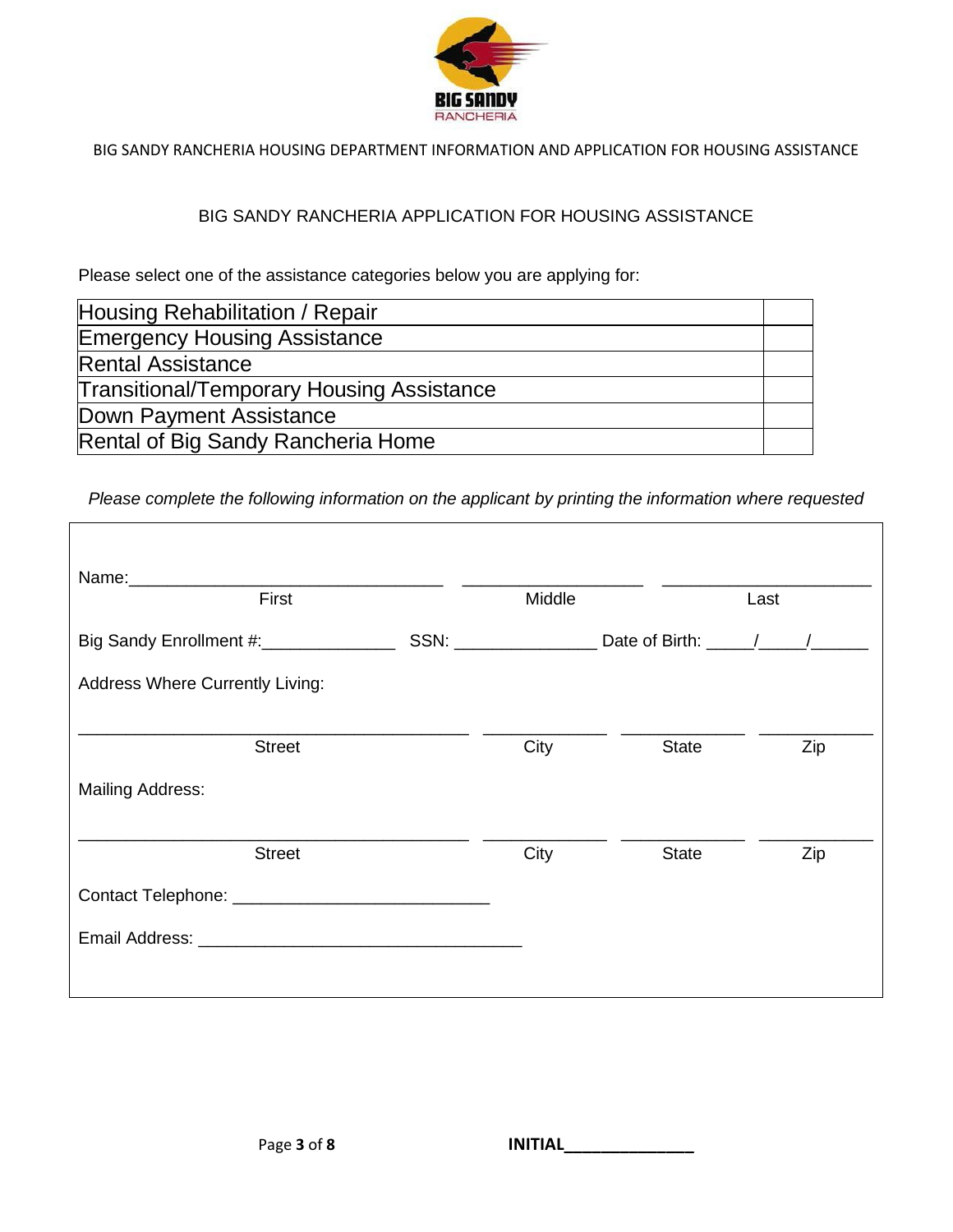

*Please complete the following information on those who will be household members of the applicant*

| Household Member #1                                                          |        |      |
|------------------------------------------------------------------------------|--------|------|
|                                                                              |        |      |
| First                                                                        | Middle | Last |
| If not a Big Sandy Tribal Member are you a member of a Tribe? Yes____ No____ |        |      |
|                                                                              |        |      |
| Household Member #2                                                          |        |      |
|                                                                              |        |      |
|                                                                              | Middle | Last |
| If not a Big Sandy Tribal Member are you a member of a Tribe? Yes____ No____ |        |      |
|                                                                              |        |      |
| Household Member #3                                                          |        |      |
|                                                                              |        |      |
|                                                                              | Middle | Last |
| If not a Big Sandy Tribal Member are you a member of a Tribe? Yes____ No____ |        |      |
|                                                                              |        |      |
| Household Member #4                                                          |        |      |
|                                                                              |        |      |
| First First <b>First</b>                                                     | Middle | Last |
| If not a Big Sandy Tribal Member are you a member of a Tribe? Yes____ No____ |        |      |
|                                                                              |        |      |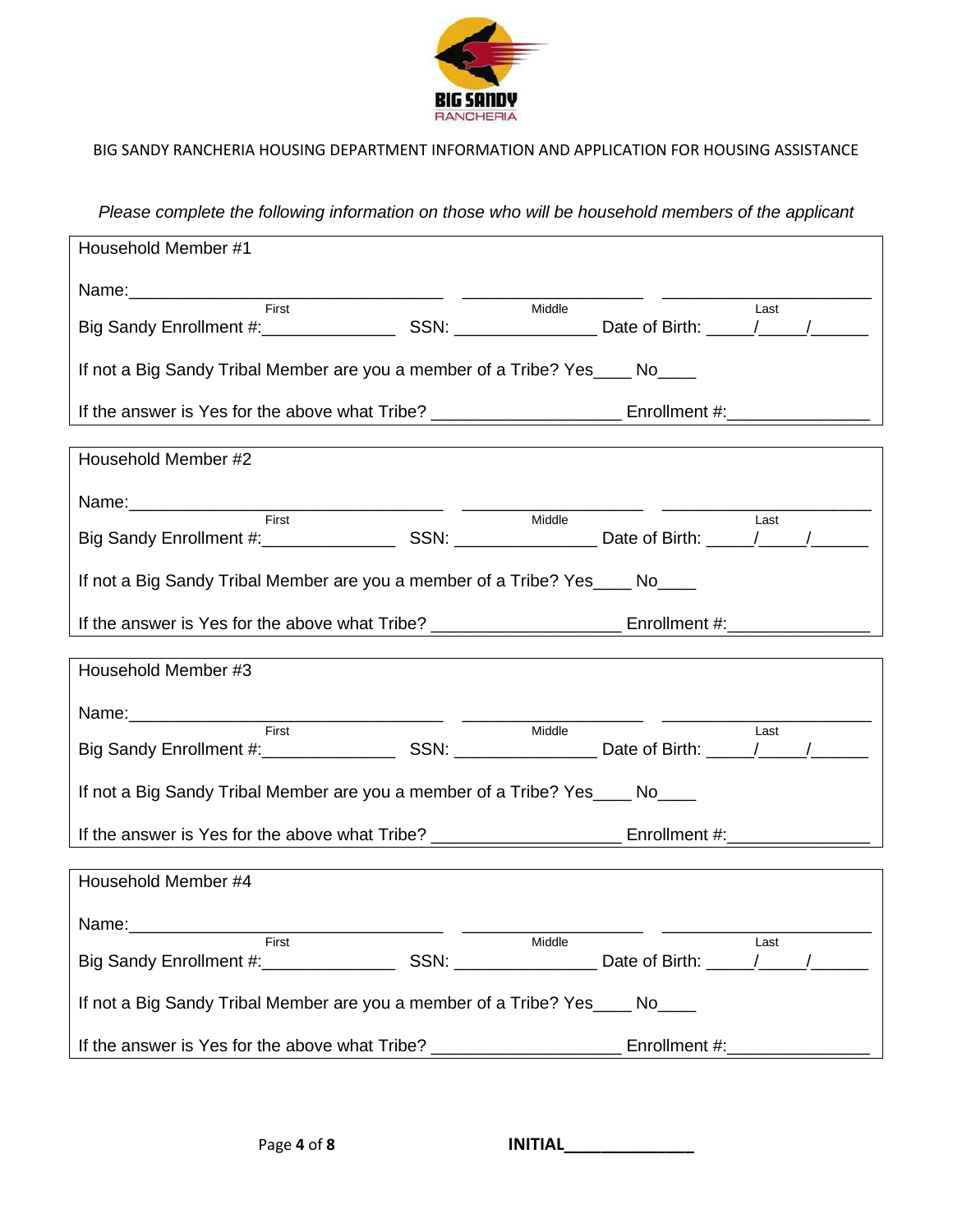

| Household Member #5                                                              |                                      |
|----------------------------------------------------------------------------------|--------------------------------------|
|                                                                                  |                                      |
| Middle                                                                           | Last                                 |
| If not a Big Sandy Tribal Member are you a member of a Tribe? Yes____ No____     |                                      |
| ,我们也不会有什么?""我们的人,我们也不会有什么?""我们的人,我们也不会有什么?""我们的人,我们也不会有什么?""我们的人,我们也不会有什么?""我们的人 |                                      |
| Household Member #6                                                              |                                      |
|                                                                                  |                                      |
| Middle                                                                           | Last                                 |
| If not a Big Sandy Tribal Member are you a member of a Tribe? Yes____ No____     |                                      |
|                                                                                  |                                      |
| Household Member #7                                                              |                                      |
|                                                                                  |                                      |
| First<br>Middle                                                                  | Last                                 |
| If not a Big Sandy Tribal Member are you a member of a Tribe? Yes____ No____     |                                      |
|                                                                                  |                                      |
| Household Member #8                                                              |                                      |
| Name:                                                                            |                                      |
| First<br>Middle                                                                  | Last<br>Date of Birth: \[\sqrtdgg \] |
| If not a Big Sandy Tribal Member are you a member of a Tribe? Yes____ No____     |                                      |
| If the answer is Yes for the above what Tribe? _________________________________ | Enrollment #:____________            |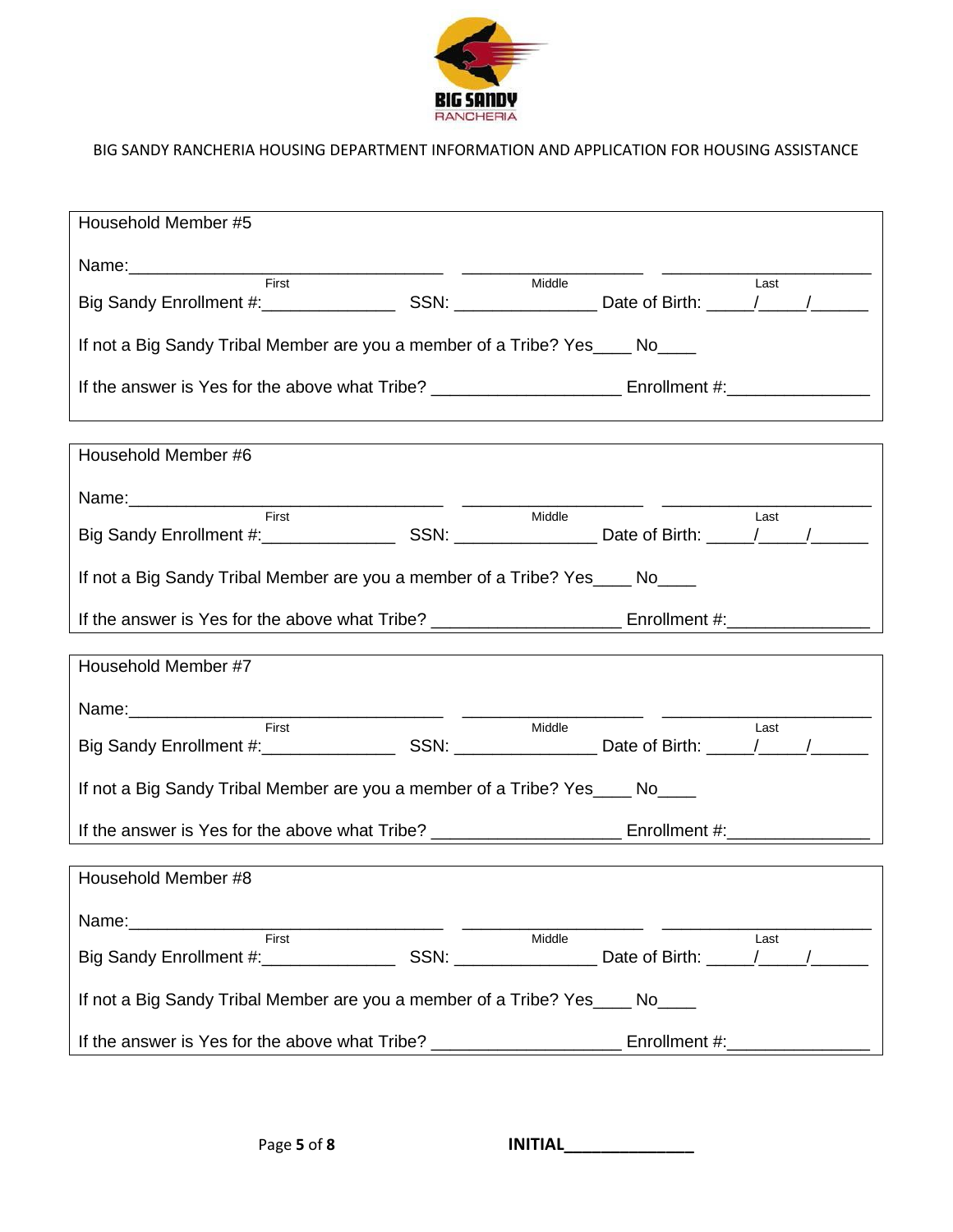

*Please answer the following questions to assist in preferences under the Big Sandy Rancheria Housing Guidelines.*

*\_\_\_\_\_\_\_\_\_\_\_\_\_\_\_\_\_\_\_\_\_\_\_\_\_\_\_\_\_\_\_\_\_\_\_\_\_\_\_\_\_\_\_\_\_\_\_\_\_\_\_\_\_\_\_\_\_\_\_\_\_\_\_\_\_\_\_\_\_\_\_\_\_\_\_\_\_\_\_\_\_\_\_\_\_\_\_\_\_\_\_\_\_\_\_\_\_\_\_\_\_\_ \_\_\_\_\_\_\_\_\_\_\_\_\_\_\_\_\_\_\_\_\_\_\_\_\_\_\_\_\_\_\_\_\_\_\_\_\_\_\_\_\_\_\_\_\_\_\_\_\_\_\_\_\_\_\_\_\_\_\_\_\_\_\_\_\_\_\_\_\_\_\_\_\_\_\_\_\_\_\_\_\_\_\_\_\_\_\_\_\_\_\_\_\_\_\_\_\_\_\_\_\_\_ \_\_\_\_\_\_\_\_\_\_\_\_\_\_\_\_\_\_\_\_\_\_\_\_\_\_\_\_\_\_\_\_\_\_\_\_\_\_\_\_\_\_\_\_\_\_\_\_\_\_\_\_\_\_\_\_\_\_\_\_\_\_\_\_\_\_\_\_\_\_\_\_\_\_\_\_\_\_\_\_\_\_\_\_\_\_\_\_\_\_\_\_\_\_\_\_\_\_\_\_\_\_*

1. Does your present home present a substandard living condition? Yes\_\_\_ No\_ Substandard housing means the existence of any one of the following conditions: indoor plumbing that does not work, lack of a usable flush toilet or bathing facility for the exclusive use of your family, lack of adequate and/or safe electrical service, lack of *adequate source of heat, or lack of adequate kitchen facilities. If you answered YES, please explain the conditions that exist: \_\_\_\_\_\_\_\_\_\_\_\_\_\_\_\_\_\_\_\_\_\_\_\_\_\_\_\_\_\_\_\_\_\_\_\_\_\_\_\_\_\_\_\_\_\_\_\_\_\_\_\_\_\_\_\_\_\_\_\_\_\_\_\_\_\_\_\_\_\_\_\_\_\_\_\_\_\_\_\_\_\_\_\_\_\_\_\_\_\_\_\_\_\_\_\_\_\_\_\_\_\_*

|    | 2. Are you currently involuntarily displaced?<br><b>Yes</b><br>No.                                                                                                                                                                                                                                                                              |
|----|-------------------------------------------------------------------------------------------------------------------------------------------------------------------------------------------------------------------------------------------------------------------------------------------------------------------------------------------------|
|    | Involuntary displacement is a loss of housing due to circumstances beyond your control, or that you have been involuntarily<br>displaced and are not living in standard, permanent replacement housing, or that within six months from the date of certification<br>or verification you will be displaced. If you answered YES, please explain: |
|    |                                                                                                                                                                                                                                                                                                                                                 |
| 3. | Is anyone who is on the list of household members disabled?<br>Yes<br>No l                                                                                                                                                                                                                                                                      |
| 4. | Is anyone who is on the list of household members receiving services currently from any of the Big<br>Sandy Rancheria programs?                                                                                                                                                                                                                 |
|    | Yes<br>No l<br>If you answered YES please list those who are and what services they receive:                                                                                                                                                                                                                                                    |
|    |                                                                                                                                                                                                                                                                                                                                                 |
|    | 5. Is anyone who is on the list of household members a member of a Tribe other than Big Sandy<br>Rancheria?                                                                                                                                                                                                                                     |
|    | Yes<br>No<br>If you answered YES please list those who are and what Tribe they are a member of:                                                                                                                                                                                                                                                 |
|    |                                                                                                                                                                                                                                                                                                                                                 |
|    |                                                                                                                                                                                                                                                                                                                                                 |
|    |                                                                                                                                                                                                                                                                                                                                                 |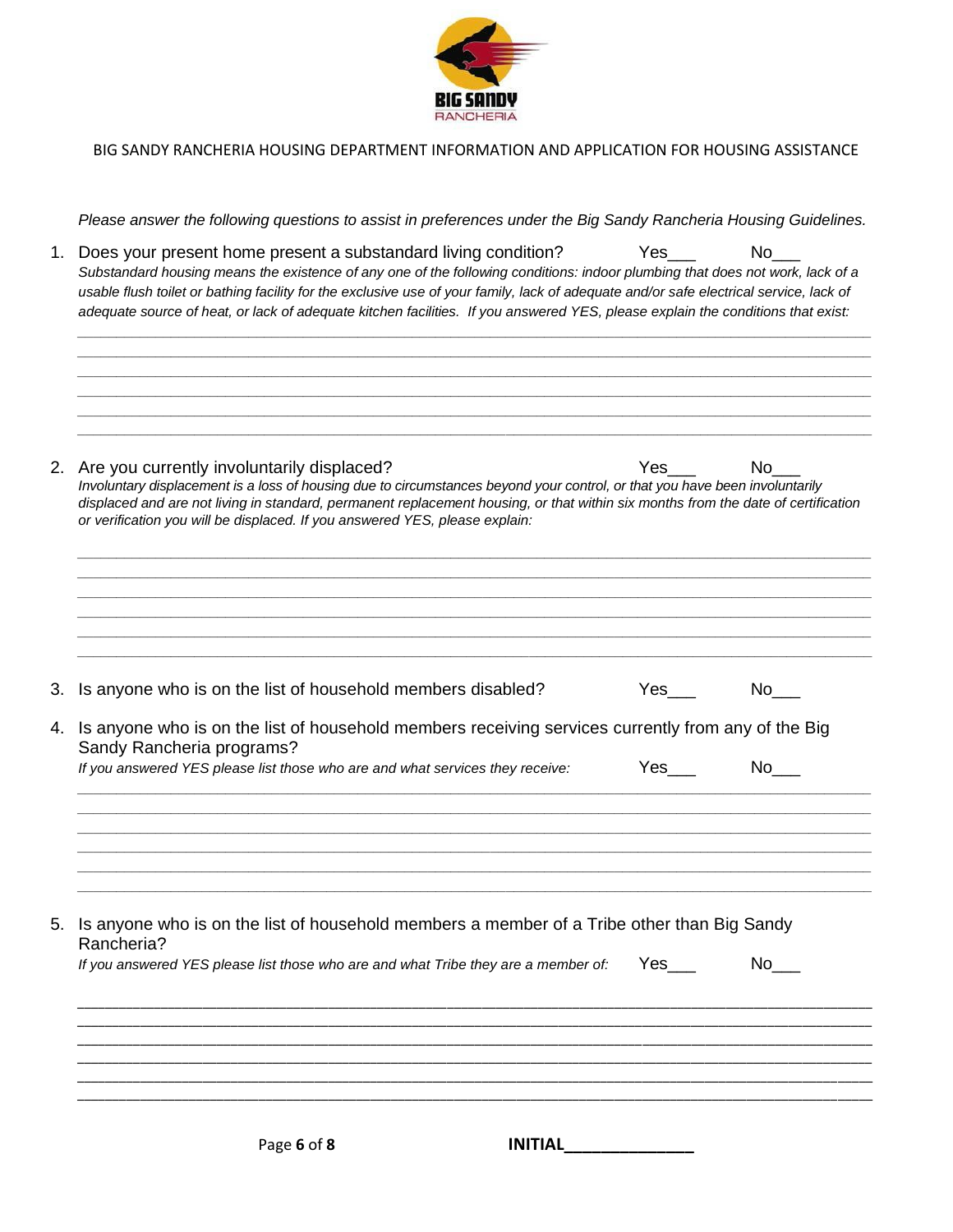

# *HOUSEHOLD INCOME REPORT*

*The income data provided in this section may determine your eligibility for housing. All information is kept confidential. List name, address, and phone number from ALL income sources (AFDC, SSI, Unemployment, etc.) for each household member 18 years of age and above and applicant. Please indicate which household member received the income that you are reporting, and provide proper documentation of all income, i.e. income tax returns, check stubs, etc.*

| <b>Household Member</b> | Source of | <b>Address</b> | Phone No. | <b>Amount</b> |
|-------------------------|-----------|----------------|-----------|---------------|
| <b>Receiving Income</b> | Income    |                |           |               |
|                         |           |                |           |               |
|                         |           |                |           |               |
|                         |           |                |           |               |
|                         |           |                |           |               |
|                         |           |                |           |               |
|                         |           |                |           |               |
|                         |           |                |           |               |
|                         |           |                |           |               |
|                         |           |                |           |               |
|                         |           |                |           |               |
|                         |           |                |           |               |